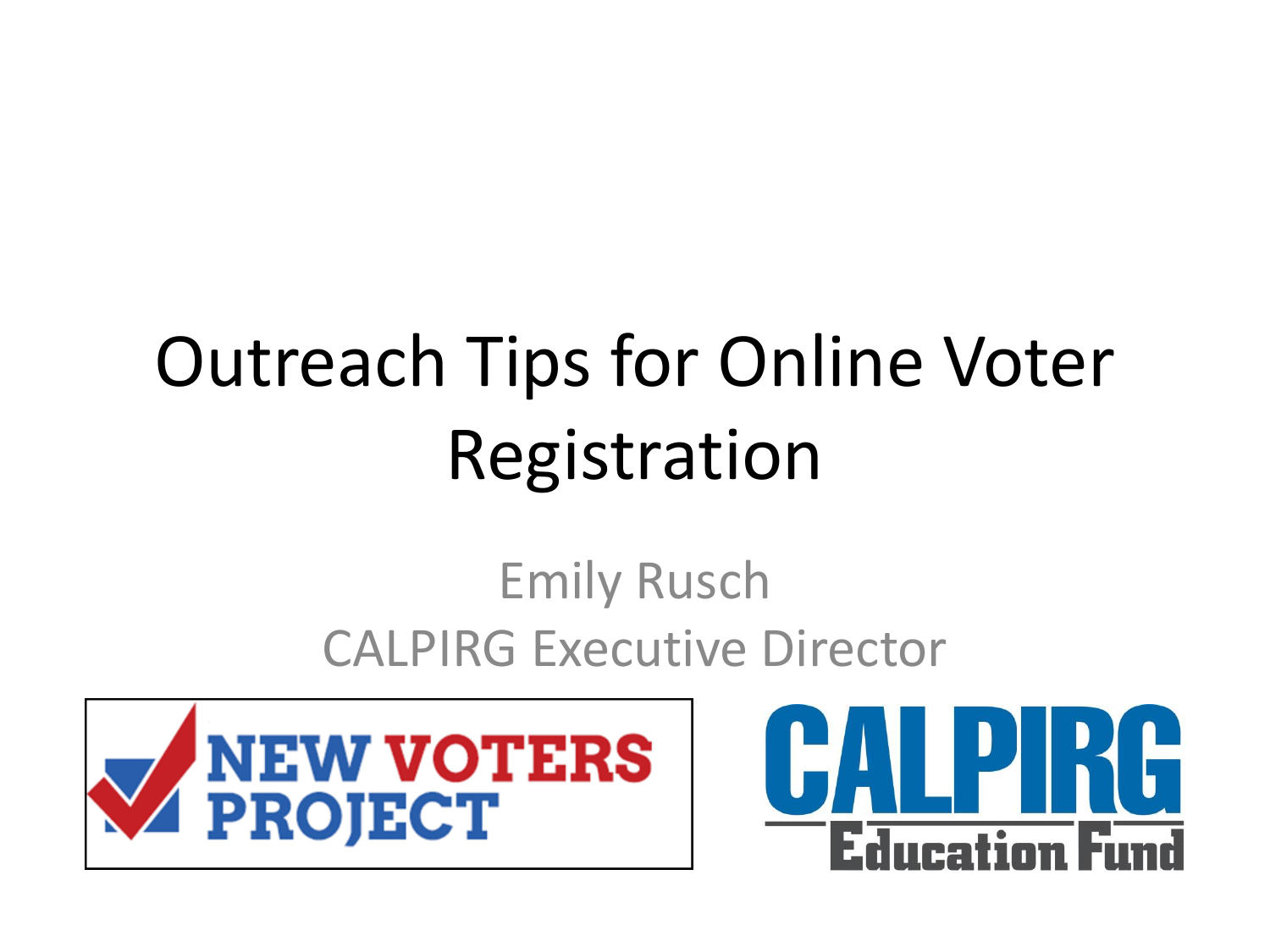| Register to Vote<br>$\times$                                        |                                                                                                                                                                                                               |                                               |                                         |
|---------------------------------------------------------------------|---------------------------------------------------------------------------------------------------------------------------------------------------------------------------------------------------------------|-----------------------------------------------|-----------------------------------------|
| www.castudentvote.org/home-ca<br>$\mathbf{C}$<br>$\rightarrow$      |                                                                                                                                                                                                               |                                               | 五公<br><b>ABP</b><br>Ξ                   |
| <b>CALIFORNIA</b>                                                   |                                                                                                                                                                                                               | EN ESPAÑOL<br><b>ENGLISH</b>                  |                                         |
|                                                                     | 20RG<br><b>REGISTER TO VOTE</b><br><b>VOLUNTEER</b><br>PLEDGE TO VOTE                                                                                                                                         | <b>OUR PARTNERS</b><br><b>ABOUT US</b>        |                                         |
|                                                                     | <b>Register to Vote</b>                                                                                                                                                                                       | Step: 1 2 3 4 5                               |                                         |
| <b>GET OUR</b><br><b>ONLINE</b>                                     | <b>New Registrant</b>                                                                                                                                                                                         | Select Language<br>$\boldsymbol{\mathcal{P}}$ |                                         |
| <b>REGISTRATION</b><br>TOOL                                         | <b>Email Address</b><br>ZIP Code                                                                                                                                                                              | $\overline{\mathbf{r}}$                       |                                         |
| <b>CHECK OUT</b><br>MEV<br>TU MEK<br><b>PROJECT</b>                 | Date of Birth<br>I am a U.S. citizen.<br>I am registering to vote for the first time.<br>Note: If you are an American citizen living abroad or a uniformed military voter, click here to<br>register to vote. | <b>?</b> MM-DD-YYYY                           |                                         |
| <b>VOLUNTEED</b><br>e<br>$\overline{\mathbf{o}}$<br>နေ<br>$\bullet$ | <b>NEXT STEP &gt;</b><br>W,<br>K<br>$\mathbf{R}$                                                                                                                                                              |                                               | 2:15 PM<br>▲   ■ 管 ail (0)<br>4/29/2014 |

CALPIRG Education Fund and CALPIRG Students have been helping to register young people to vote for more than thirty years.

In 2012, more than 27,000 students from 250 different campuses registered to vote using our Castudentvote.org tool (powered by Rock the Vote).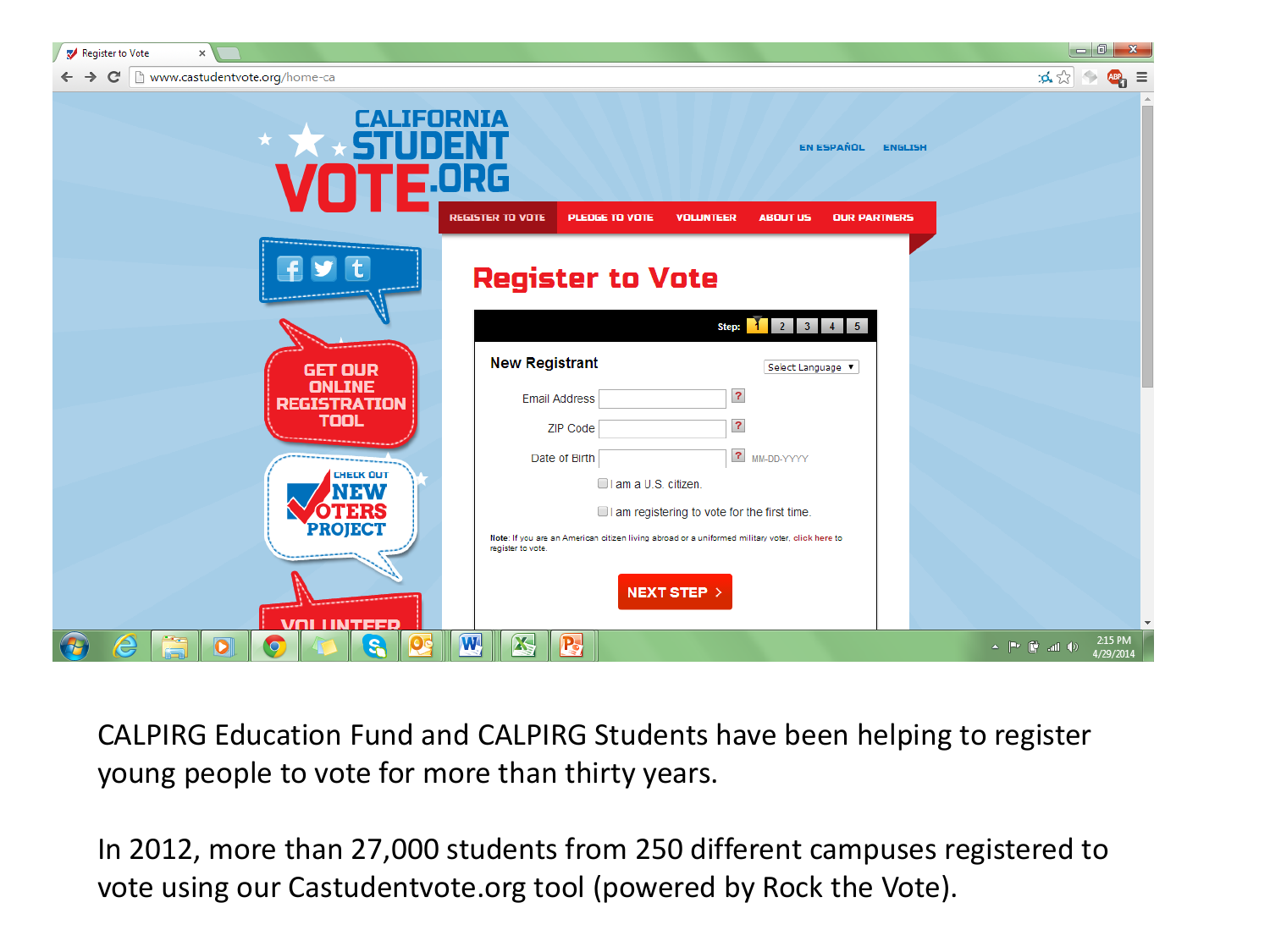## Outreach Tips:

#### **Emails:**

- Send from a trusted source (for campuses that would be the Chancellor, student body president, etc.)
- Three emails is effective in the week leading up to Election Day, including at least one on the day of the deadline.
- We typically saw a 2 percent response rate every time we sent an allcampus email out, regardless of the type of campus community. The response rate increases closer to the deadline.

#### **Webpage:**

- Obviously it has to be posted on a site that gets heavy web traffic in order to be effective.
- One advantage of the CAstudentvote.org tool is that it's a button, rather than a link. We often customized the tool with the school's logo on it.

#### **Social media:**

- Schools also posted the link to the CAstudentvote.org tool on their official Facebook and Twitter feeds.
- We estimate that one person registered for every two Facebook posts from students that linked to our CAstudentvote.org tool